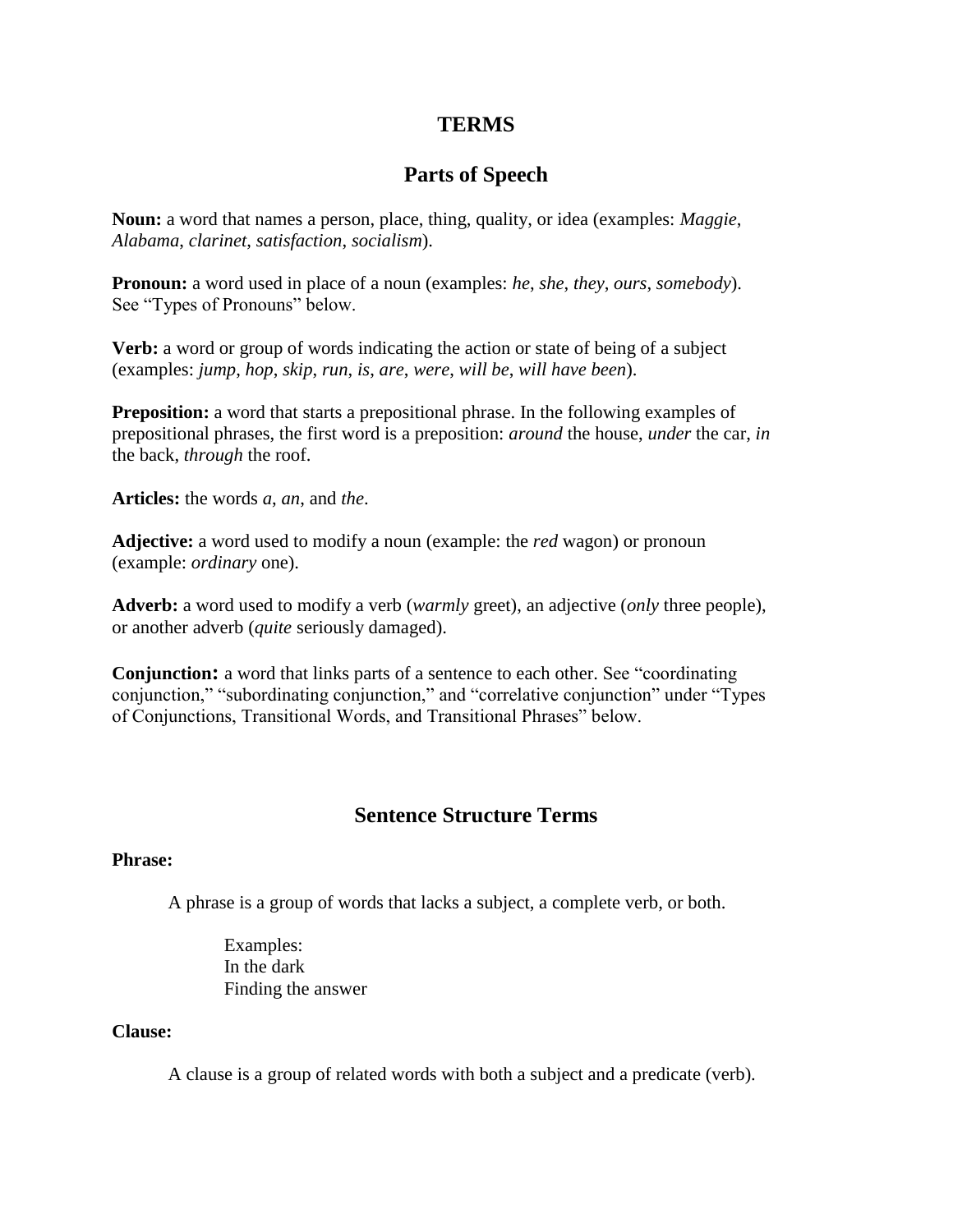#### **Independent Clause:**

An independent clause (also called a main clause) is a group of words that has a subject and a verb and does not start with a subordinating conjunction.

Example: I ate raspberries.

#### **Dependent Clause**:

A dependent clause (also called a subordinate clause) is a group of words that has a subject and a verb and starts with a subordinating conjunction. A dependent clause cannot stand alone as a sentence.

Example: After I ate raspberries

# **Types of Sentences**

## **Simple Sentence:**

A simple sentence consists of one independent clause.

Example: I ate raspberries.

#### **Compound Sentence:**

A compound sentence consists of two or more independent clauses separated by a comma and a coordinating conjunction or by a semicolon.

Example: I ate raspberries, and I developed a rash. Example: I ate raspberries; I developed a rash.

## **Complex Sentence:**

A complex sentence consists of at least one dependent clause and one independent clause.

Example: Because I ate raspberries, I developed a rash.

## **Compound-complex Sentence:**

A compound-complex sentence consists of at least two independent clauses and one or more dependent clauses.

Example: Although I am allergic to raspberries, I ate them, so I developed a rash.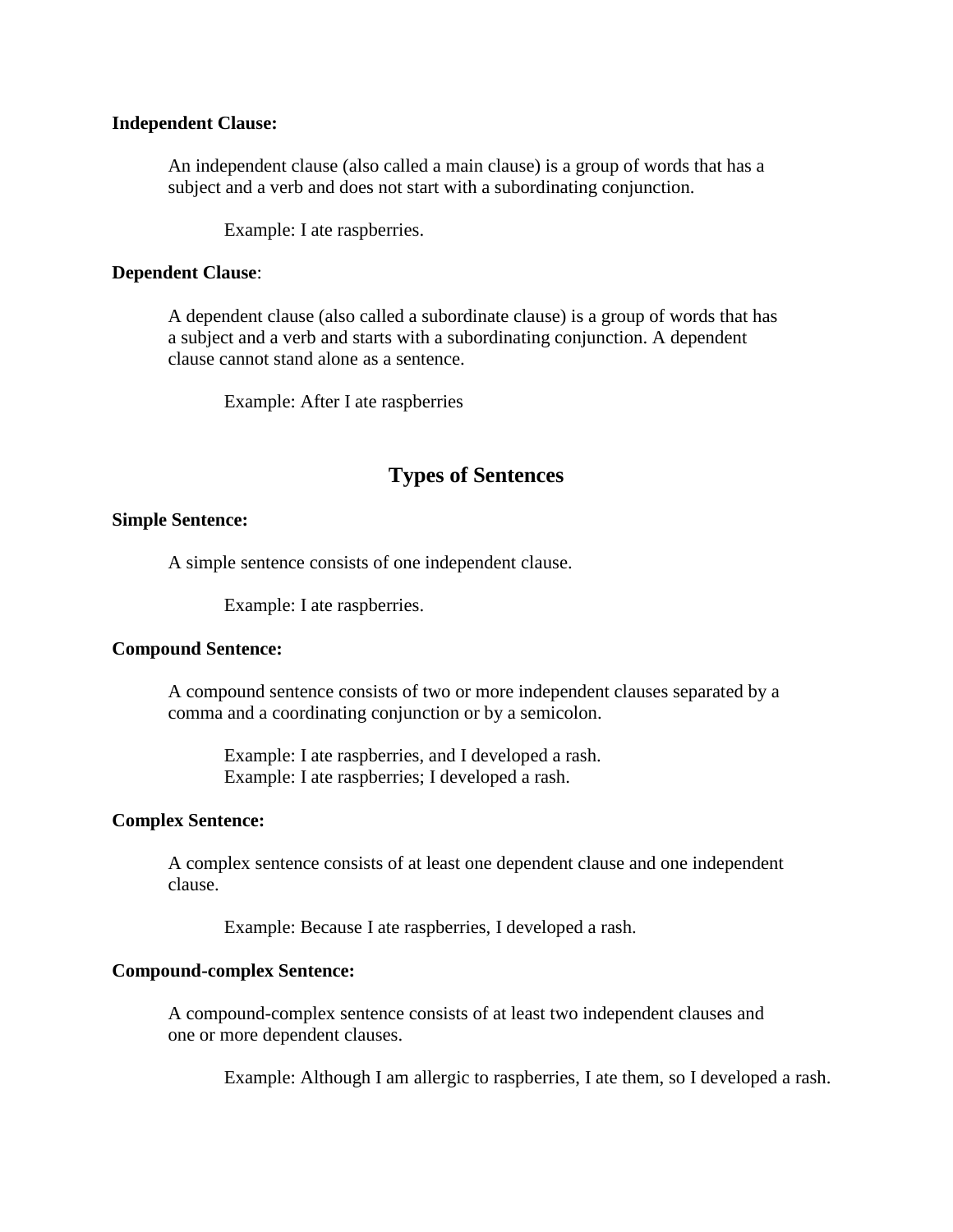# **Types of Pronouns**

## **Indefinite Pronouns:**

Indefinite pronouns do not refer to a definite person, place, object, idea, or emotion. Most indefinite pronouns are singular, so they require a third-person singular verb. A pronoun that refers to an indefinite pronoun that is singular is also singular.

## *Common Indefinite Pronouns*

| <b>Always Singular</b>                         |                                            |
|------------------------------------------------|--------------------------------------------|
| <i>-one</i> words                              | <i>body</i> words                          |
| anyone<br>everyone<br>no one<br>one<br>someone | anybody<br>everybody<br>nobody<br>somebody |
| - <i>thing</i> words                           | other words                                |
| anything<br>everything<br>nothing<br>something | each<br>either<br>neither<br>much          |
| <b>Always Plural</b>                           |                                            |
| both<br>few                                    | many<br>several                            |
| <b>Singular or Plural</b>                      |                                            |
| all                                            | most                                       |
| any                                            | none                                       |
| more                                           | some                                       |

# **Miscellaneous Terms**

## **Antecedent**

An antecedent is the noun or pronoun to which a pronoun refers.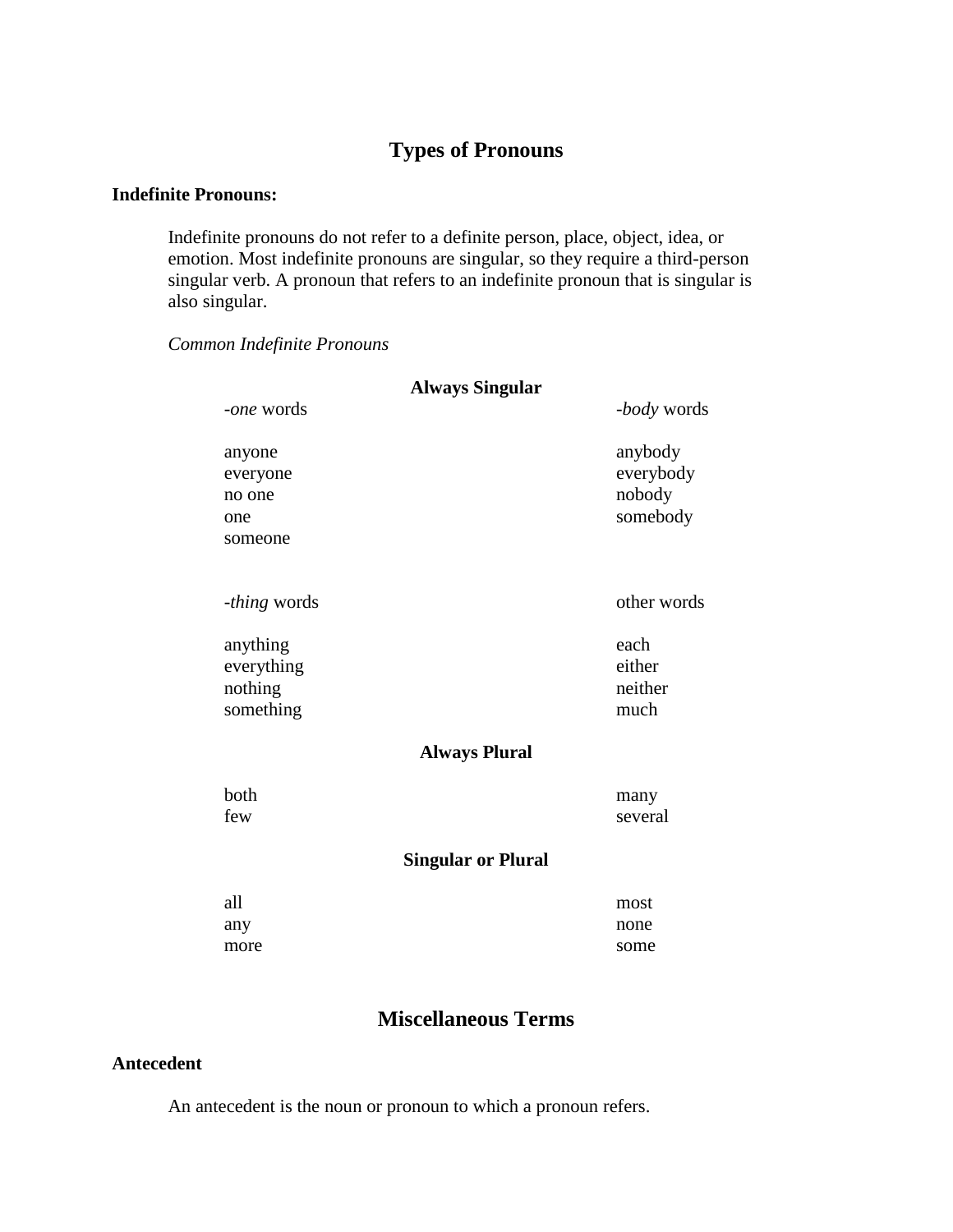Example:

My *cat* hid under the bed when *she* had *her* kittens. (*Cat* is the antecedent of *she*; *she* is the antecedent of *her.*)

## **Modifier:**

A modifier is a word that "describes" another word. It may be a single word or a phrase.

Examples: I ate some *delicious* raspberries. I ate some raspberries *in the park*. I ate some raspberries *that were really delicious*.

## **Participle and participial phrase:**

A participle is a form of a verb which is used as an adjective (descriptive word) or is part of a verb phrase. A participle cannot function alone as a main verb of a sentence or a clause. Verbs have two participles: present and past. The present participle ends in –*ing.* (*loving, helping).* The past participle of most verbs ends in *–d,* or *-ed* (*loved, helped)*. The past participle of irregular verbs has different patterns (*taken, been, ridden)*.

Examples: *Looking* out the window, the *smiling* child waved to her mother. The *excited* woman clutched her *winning* lottery ticket. *Caught* in the act, the burglar surrendered to the police.

## **Predicate:**

A predicate is the part of the sentence or clause, including the verb, that explains what the subject is or does.

## **Types of Conjunctions, Transitional Words, and Transitional Phrases**

## **Subordinating Conjunction:**

A subordinating conjunction is a word that begins a dependent (subordinate) clause.

## *Common Subordinating Conjunctions*

| after    | even if     | since   | when     |
|----------|-------------|---------|----------|
| although | even though | SО      | whenever |
| as       | how         | so that | where    |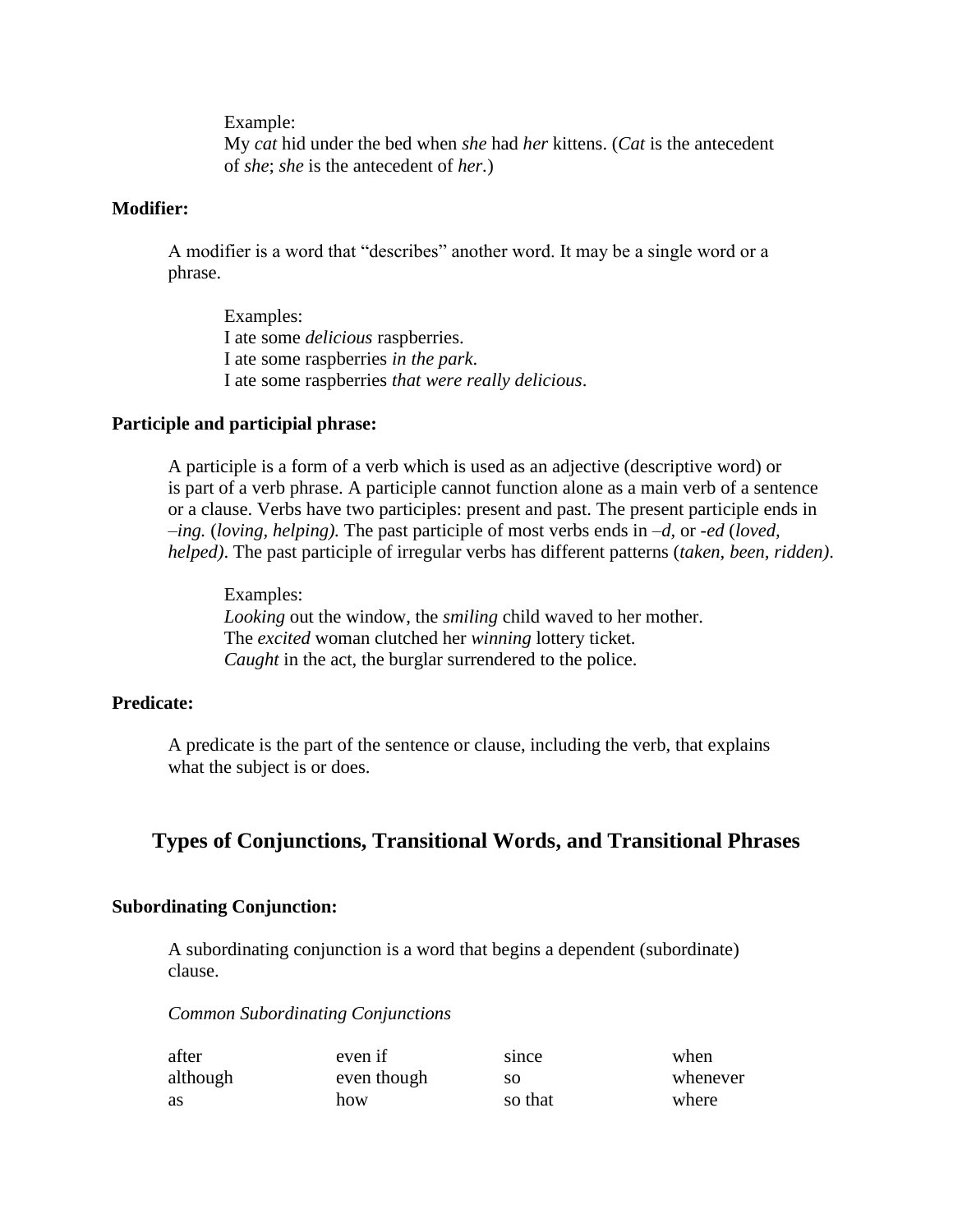| as if      | if            | than   | wherever |
|------------|---------------|--------|----------|
| as soon as | in order that | that   | while    |
| because    | provided that | unless | why      |
| before     | rather than   | until  |          |

## **Coordinating Conjunction:**

A coordinating conjunction connects words or word groups of the same kind: nouns, verbs, adverbs, adjectives, phrases, clauses, or whole sentences. You can use the acronym FANBOYS to remember the seven coordinating conjunctions.

**F**or **A**nd **N**or **B**ut **O**r **Y**et **S**o

## **Conjunctive Adverb:**

A conjunctive adverb is a transitional word or phrase that begins a sentence. It is part of the sentence it begins. Conjunctive adverbs are *not* conjunctions: they *are* adverbs. Conjunctive adverbs show relationships such as addition, cause and effect, comparison, contrast, emphasis, or time.

## *Common Conjunctive Adverbs*

| addition     | cause or effect | comparison or contrast |
|--------------|-----------------|------------------------|
| also         | accordingly     | however                |
| besides      | as a result in  | comparison             |
| further      | consequently    | in contrast            |
| in addition  | therefore       | instead                |
| incidentally | thus            | likewise               |
| moreover     |                 | nevertheless           |
|              |                 | nonetheless            |
|              |                 | otherwise              |
|              |                 | similarly              |
| emphasis     | time            |                        |
| certainly    | finally         |                        |
| indeed       | meanwhile       |                        |
| in fact      | next            |                        |
| still        | now             |                        |
| undoubtedly  | then            |                        |